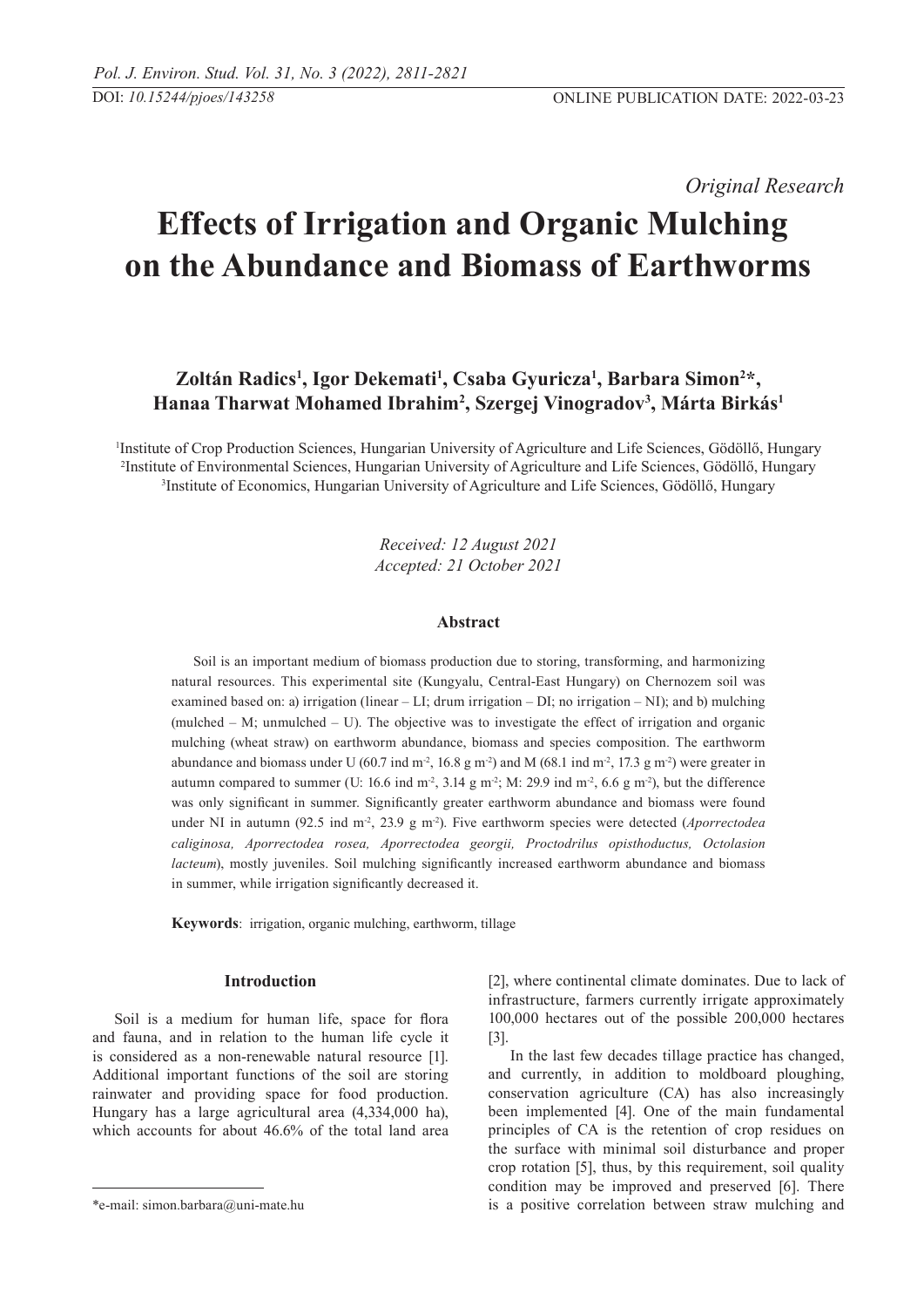water use efficiency [7], it plays a prominent role in water conservation and fertility enhancement [8].

Organic mulch enhances soil microbial properties and enzyme activity [9], and at the same time it reduces soil penetration resistance [10] and weed infestation [11]. Soil tillage reflected in the various environmental factors in soil [12], furthermore it affects the level of soil organic matter (SOM) [13].

Invertebrates living in the soil influence the linkage between microbial activity and crop yield [14]. Jouquet et al. 2006 [15] proved that earthworms can improve the physico-chemical and biological properties of soil. The activities of earthworm affect soil water content [16], usually improve soil structural stability and soil porosity [17]. Since the earthworm-fragmented litter was mechanically mixed into the soil [18], earthworms significantly affected soil organic carbon content through physical conditions [19].

Moreover, various stressors by human activities, and among those tillage and its intensification, and especially moldboard ploughing, have strong negative effects on earthworm abundance and biomass. Johnston et al. 2018 [20] stressed that tillage as mechanical manipulation can affect earthworms directly (injuring or killing them mechanically) or indirectly (destroying the living environment by changing the physical conditions of the soil - primarily water content, temperature and reducing food supply) [21]. Negative effects of tillage on the abundance and biomass of anecic earthworms was detected, which lasted up to two years after treatments [22]. In central Hungary, a field experiment with six different tillage methods investigated the impact on soil moisture content and earthworm population dynamics in detail, concerning climatic and soil conditions [23]. The lowest abundance or complete absence of earthworms was observed during the summer months (June to August), while the highest abundance was observed during spring (April and May) and late fall (October and November).

Climate extremes and their consequences are of great interest both globally [24], and locally [25]. One of the key elements in global and regional climate change is water and its resources. The potential for reducing water use in crop production varies significantly, from soil mulching to reducing soil evaporation [26]. In addition, the suitable application of controlled irrigation and drainage can save fresh water and reduce nutrient losses [27]. In areas where certain yields are failed to be achieved even through rational soil water management, irrigation as an agrotechnical measure may be improved.

In this study, the objective was to investigate the effects of irrigation (drum, linear irrigation and no irrigation) and organic mulching on earthworm abundance, biomass and species composition. We hypothesized that a) those areas which receive organic mulching would have greater earthworm abundance and biomass compared to the control plots, which did not receive mulch treatment; b) non-irrigated

area would have lower earthworm abundance compared to the irrigated ones.

# **Material and Methods**

# Experimental Site, Irrigation Methods and Soil Mulching

The experimental site is located near Kungyalu (GPS coordinates: 46°54'47.2"N-20°15'46.7"E), in Jász-Nagykun-Szolnok County, Hungary (Fig. 1). The topography of the area is flat and homogenous, and the soil type is Endocalcic Chernozem (Loamic) according to the World Reference Base for Soil Resources [28], with loam texture.

The experiment was set in the summer of 2015 and lasted till the summer of 2018. The applied tillage methods and the produced crops were the same on the whole area throughout the research period. Soybean (*Gylcine max*, L.; in 2015), seed corn (*Zea mays*, L.; in 2016), maize (*Zea mays*, L.; in 2017) and sunflower (*Helianthus annuus*, L.; in 2018) were sown in the experimental field. The details of the agricultural management are shown in Table 1.

Regarding the irrigation methods, the area was divided into three main parts as shown in Fig. 1: linear irrigation (LI), drum irrigation (DI), and no irrigation (NI). The irrigation water was provided by the West branch of the "Main Channel of Nagykunság". The physical and chemical parameters of the irrigation water met the requirements set by "FVM regulations" (90/2008 (VII. 18.)), and the quality of the irrigation water was in the first-class category. The irrigation schedule was adjusted to the climatic conditions, i.e. to air temperature and precipitation in case of both irrigation systems. Irrigation with two methods (DI and LI) was applied on the same day (three times in 2015; six times in 2016 and 2017; once in 2018). The irrigation intensity was 20 mm ha<sup>-1</sup> in all cases.

The soil mulching was carried out manually by using wheat straw in a  $10\times10$ m area on each treatment (M – mulched treatments) after sowing in about 6 cm thick layer  $(30.000 \text{ kg} \text{ ha}^{-1})$ . The areas that did not receive straw mulching were called "unmulched treatments" (U).

# Meteorological Data

The mean annual precipitation of the area is 520 mm (based on the 1965-1995 average). During the examination period, the precipitation was very erratic (i.e. the driest was 2015 with only 453.8 mm and the rainiest was 2017 with 610.3 mm). This was found below the thirty-year average, i.e. there was only 517 mm precipitation measured (Szolnok). In 2015 and 2016, the precipitation was average (453.8 and 583.4 mm), while in 2017, there was greater amount of precipitation measured in this area, i.e. 120% of the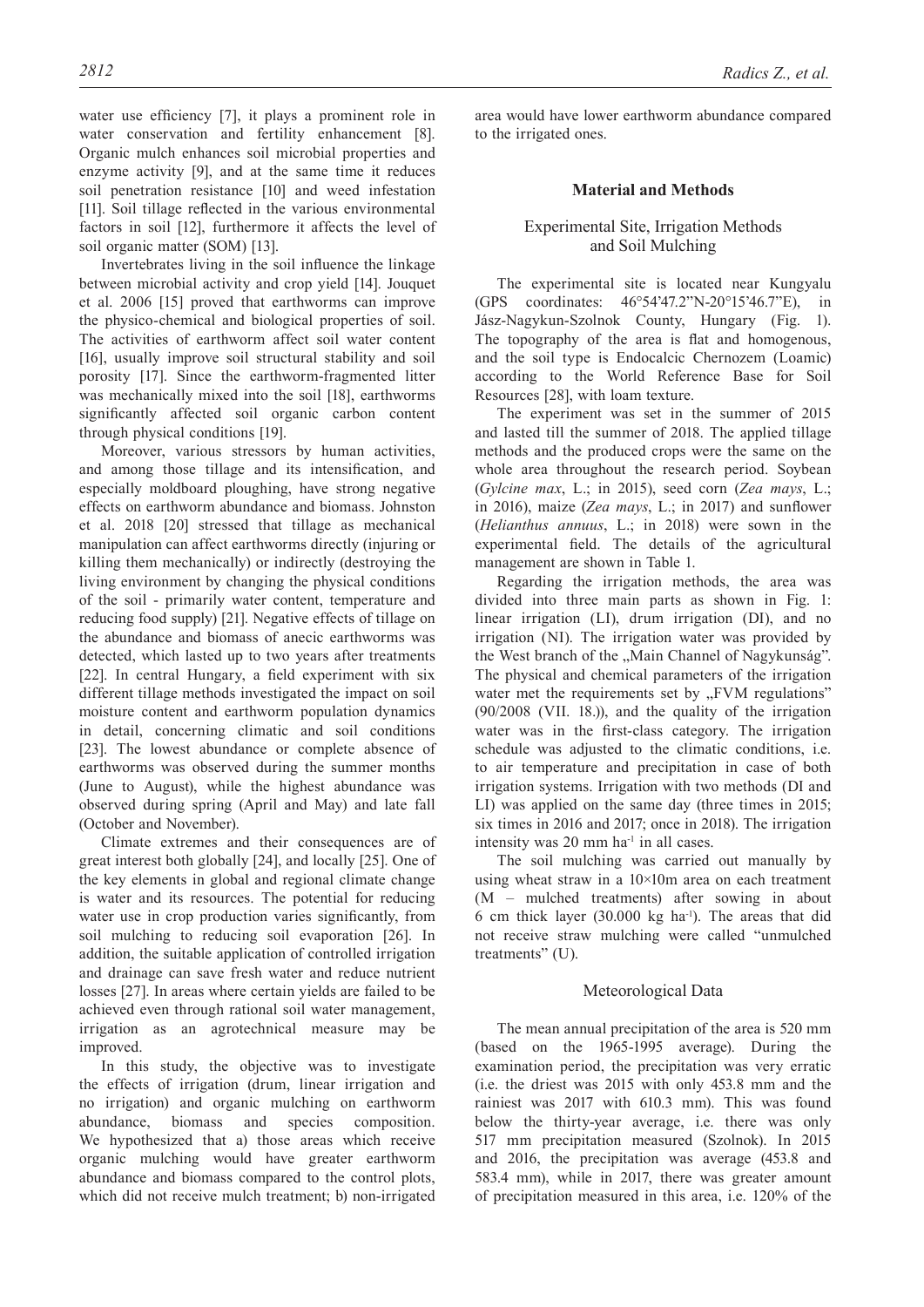

Fig. 1. The experimental area (Kungyalu) in Jász-Nagykun-Szolnok County, Hungary. Drum irrigation (DI), linear irrigation (LI), and with no irrigation (NI).

normal amount. During 2018, precipitation amounts in February, March, June, and July were above average (66.2; 87.0; 66.4; 94.9 mm), while during sunflower sowing and germination (April and May) they were below average (10.8 and 11.5 mm). Given the climatic conditions during 2018, with the aim of encouraging better germination, irrigation was used once.

# Soil Chemical Parameters

The soil samples for chemical analyses were taken from the top 30 cm layer in five repetitions in all treatments on 9<sup>th</sup> April, 2016. The soil chemical parameters were examined according to the methods by the Official Hungarian Standards (MSZ) **[**29- 31]. The pH(KCl) was determined in 1:2.5 soil to 1 N KCl solution ratio with digital pH meter (HACH-LANGE, HQ411D) potentiometrically [29]. The humus content was determined by the [31] 2.1 ("Testing organic carbon content in soils") by spectrophotometer. The  $CaCO<sub>3</sub>$  content was examined by volumetric method with 10% HCl by Scheibler calcimeter [29]. The available nutrient content of the soil samples was determined by the Official Hungarian Standards [31]. The  $NO_3$ - $NO_2$ -N content (MSZ-20135:1999, 5.4.5) was determined by Contiflo Analyzer from KCl extract. The  $P_2O_5$  content (MSZ-20135:1999, 5.4.2) was also determined by Contiflo Analyzer. The  $K_2O$  content (MSZ-20135:1999, 5.3) was determined by atomic absorption spectroscopy (Table 2).

#### Soil Physical Parameters

The soil texture was determined by the upper limit of liquid limit according to Arany [32].

The soil moisture content (SMC) values were measured by PCE SMM1 analyzer in the topsoil (0-7.5 cm) at all treatments, nearby the SPR points  $(\frac{0}{0} \text{ V/v}).$ 

The soil penetration resistance (SPR) values were measured in three replicates per treatments at random locations, 5-10 m away from each other nearby the soil mulching treatments. Measurements were taken twice a year (in autumn and spring) considering the weather conditions. For the SPR measuring a handheld Szarvastype penetrometer (Mobitech, Hungary) was used which was installed with  $1 \text{ cm}^2$  conical point in area with 60° angle. Data were grouped in five soil layers (0-7.5; 7.5-15; 15-22.5; 22.5-30 and 30-37.5 cm) and presented in MPa.

# Earthworm Sampling

The earthworm abundance and biomass were assessed twice a year from 2015 to 2018 according to the ISO Standards [33]. The sampling was carried out from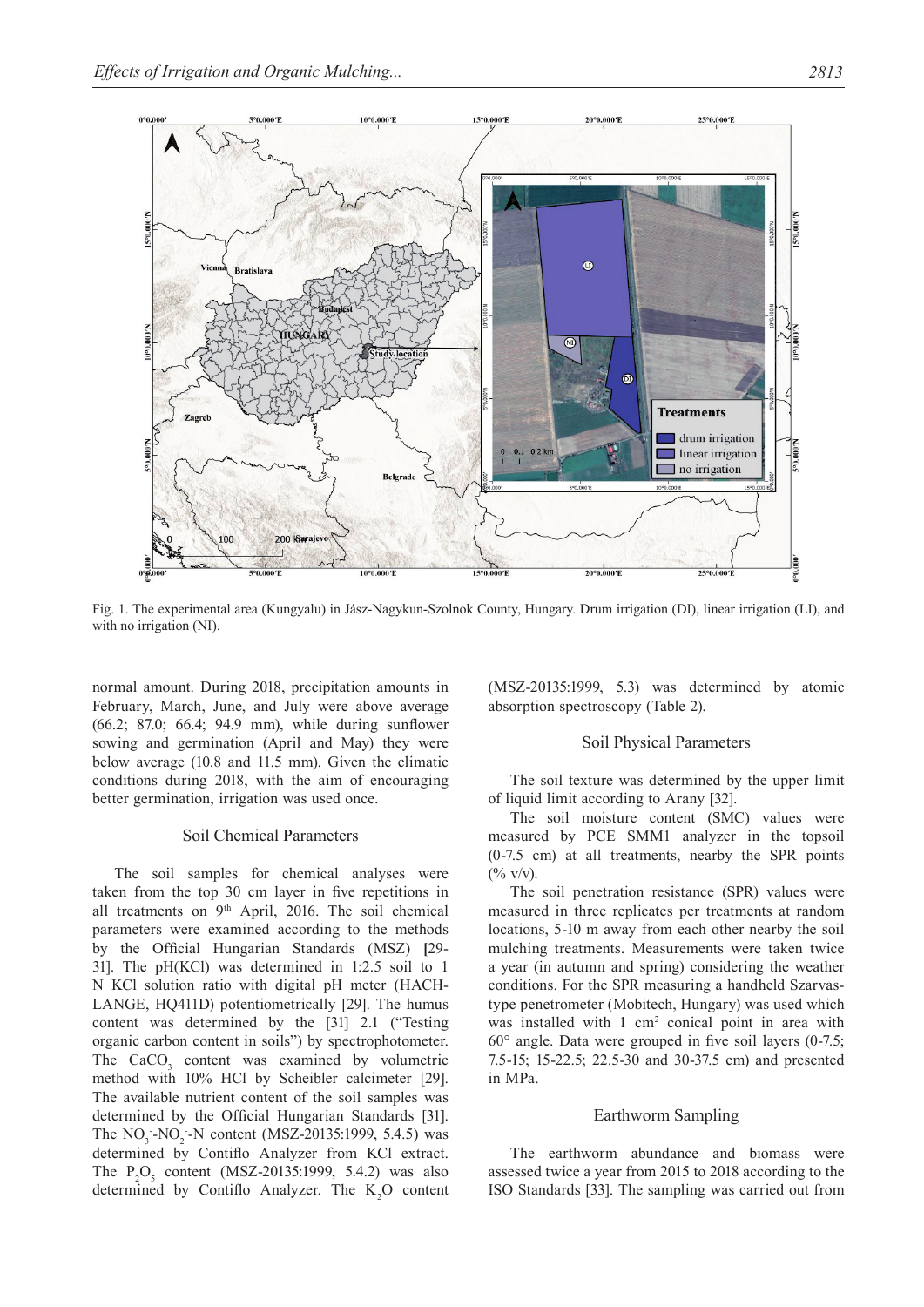| Year/Crop                            | Management                                                                                                                                                                                                         | Depth                                                       | Seeding rate                                                      | Doses                                                                                     | Date                                                                                                                                                                                                                                                                            |
|--------------------------------------|--------------------------------------------------------------------------------------------------------------------------------------------------------------------------------------------------------------------|-------------------------------------------------------------|-------------------------------------------------------------------|-------------------------------------------------------------------------------------------|---------------------------------------------------------------------------------------------------------------------------------------------------------------------------------------------------------------------------------------------------------------------------------|
| 2014/2015<br>Soybean<br>(SG Eider)   | Fertilization (PK 10-28)<br>Disking<br>Seedbed preparation<br>Sowing<br>Fertilization (NP starter)<br>Plant protection (Agrichem<br>Bentazon)*<br>Desiccation (Reglone)**<br>Harvest<br>Disking                    | 8 cm<br>5 cm<br>4 cm<br>8cm                                 | 420 000 ha <sup>-1</sup><br>2416 kg ha <sup>-1</sup>              | $250$ kg ha <sup>-1</sup><br>370 kg ha <sup>-1</sup><br>$21ha-1$<br>2.5 l ha-1            | 28 <sup>th</sup> October 2014<br>29th October 2014<br>5 <sup>th</sup> and 15 <sup>th</sup> April 2015<br>18th April 2015<br>18th April 2015<br>10 <sup>th</sup> May 2015<br>25 <sup>th</sup> August 2015<br>17 <sup>th</sup> September 2015<br>20 <sup>th</sup> September, 2015 |
| 2015/2016<br>Seed maize<br>(PR38A24) | Fertilization (NPK<br>5-10-30+3S+5CaO+3MgO)<br>Subsoiling<br>Seedbed preparation<br>Sowing<br>Fertilization (N 34)<br>Plant protection (Lumax)***<br>Inter row cultivation<br>Harvest<br>Stubble residue mulching  | 35 cm<br>6 cm<br>6 cm<br>8 cm<br>10 cm                      | 66 000 ha <sup>-1</sup><br>770 kg ha <sup>-1</sup>                | $230$ kg ha <sup>-1</sup><br>$100 \text{ kg} \text{ ha}^{-1}$<br>$4.51$ ha <sup>-1</sup>  | 12 <sup>th</sup> October 2015<br>20 <sup>th</sup> October 2015<br>14th April 2016<br>20 <sup>th</sup> April 2016<br>20th April 2016<br>30th April 2016<br>16th May 2016<br>1st September 2016<br>6 <sup>th</sup> September 2016                                                 |
| 2016/2017<br>Maize<br>(P9486)        | Fertilization (NPK 5-10-30<br>$+3S+5CaO+3MgO$<br>Ploughing<br>Seedbed preparation<br>Sowing<br>Fertilization (N 34)<br>Plant protection (Lumax)***<br>Inter row cultivation<br>Harvest<br>Stubble residue mulching | 30 cm<br>6 cm<br>5 cm<br>8 cm<br>10 cm                      | 72 000 ha <sup>-1</sup><br>8500 kg ha <sup>-1</sup>               | $250$ kg ha <sup>-1</sup><br>$100 \text{ kg} \text{ ha}^{-1}$<br>$4.5$ 1 ha <sup>-1</sup> | 27 <sup>th</sup> October 2016<br>3rd November 2016<br>10th April 2017<br>18th April 2017<br>18th April 2017<br>4 <sup>th</sup> May 2017<br>24th May 2017<br>9 <sup>th</sup> October 2017<br>12 <sup>th</sup> October 2017                                                       |
| 2017/2018<br>Sunflower<br>(P64LE25)  | Fertilization (NPK 5-10-30)<br>Disking<br>Subsoiling<br>Seedbed preparation<br>Sowing<br>Fertilizing (NP 15-25)<br>Plant protection (Express 50<br>$SX)****$<br>Harvest<br>Disking                                 | 12 cm<br>$25 \text{ cm}$<br>5 cm<br>5 cm<br>$10 \text{ cm}$ | 50 000 ha <sup>-1</sup><br>$2960~{\rm kg}~{\rm ha}^{\textrm{-1}}$ | $250$ kg ha <sup>-1</sup><br>$100 \text{ kg} \text{ ha}^{-1}$<br>$45$ g ha <sup>-1</sup>  | 3rd November 2017<br>5 <sup>th</sup> November 2017<br>17 <sup>th</sup> November 2017<br>7 <sup>th</sup> April 2018<br>15th April 2018<br>20 <sup>th</sup> April 2018<br>29th April 2018<br>17 <sup>th</sup> September 2018<br>20 <sup>th</sup> September, 2018                  |

|  |  | Table 1. Schedule for the applied agricultural management methods. |  |
|--|--|--------------------------------------------------------------------|--|
|  |  |                                                                    |  |

\*Active ingredients in Bentazone (480 g/l bentazone); \*\*Active ingredients in Reglone (37,3% diquat-dibromide + pyrazinediium dibromide); \*\*\*Active ingredients in Lumax (37,5 g/l mesotrione + 375,0 g/l S-metolachlor + 125,0 g/l terbuthylazine); \*\*\*\* Active ingredients in Express 50 SX (500g/kg tribenuron-methyl)

| Treat-ments | pH<br>(KCl) | Humus<br>$(\%)$ | CaCO <sub>2</sub><br>$\left(\frac{0}{0}\right)$ | $NO2 + NO2$<br>$(mg kg-1)$ | NSL-N  | $P_2O_5$<br>$(mg kg-1)$ | NSL-P  | $K_2O$<br>$(mg kg-1)$ | NSL-K       |
|-------------|-------------|-----------------|-------------------------------------------------|----------------------------|--------|-------------------------|--------|-----------------------|-------------|
| $NI-M$      | 7.5         | 2.6             | 4.3                                             | 16.8                       | Medium | 178                     | Medium | 335                   | Appropriate |
| $LI-M$      | 7.4         | 2.5             | 3.6                                             | 11.3                       | Medium | 182                     | Medium | 264                   | Medium      |
| $DI-M$      | 7.4         | 2.5             | 4.3                                             | 14.3                       | Medium | 188                     | Medium | 260                   | Medium      |
| $NI-U$      | 7.4         | 2.6             | 3.6                                             | 14.8                       | Medium | 166                     | Medium | 323                   | Appropriate |
| LI-U        | 7.5         | 2.7             | 4.4                                             | 13.9                       | Medium | 126                     | Weak   | 240                   | Weak        |
| $DI-U$      | 7.4         | 2.4             | 2.1                                             | 16.1                       | Medium | 241                     | Good   | 313                   | Appropriate |

Table 2. Results of soil chemical parameters.

Abbreviations: NI: non-irrigation; LI: linear irrigation; DI: drum irrigation; M: mulched soil;

U: unmulched soil; NSL - nutrient supply level (N - nitrogen; P - phosphorus; K – potassium, respectively)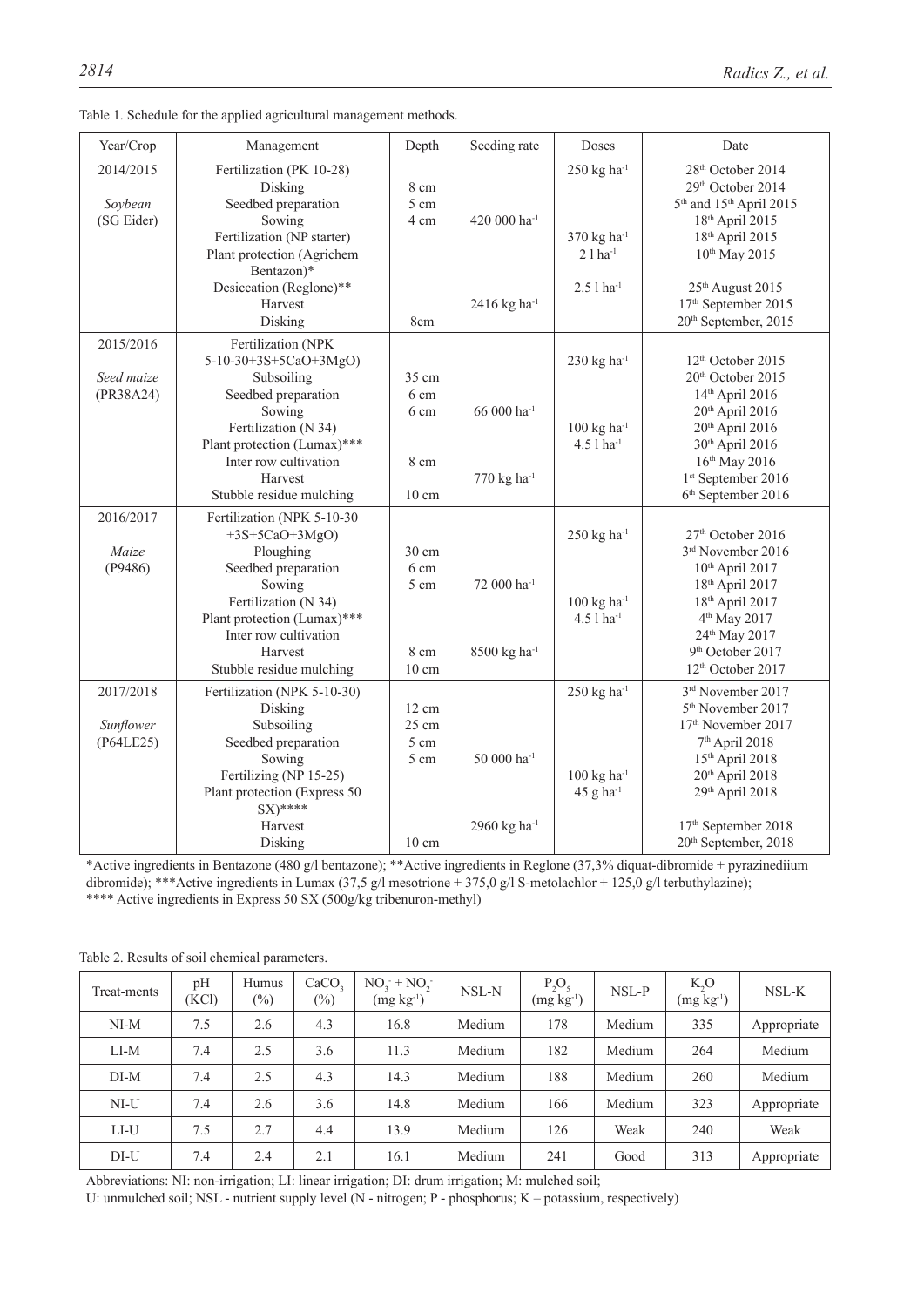the autumn of 2015 till the summer of 2018; i.e. a total of six times during the three years, with the following sampling times:  $12<sup>th</sup>$  September 2015,  $10<sup>th</sup>$  June and  $20<sup>th</sup>$ September 2016,  $19<sup>th</sup>$  July and  $10<sup>th</sup>$  October 2017, and 24th June 2018. The earthworms were sampled in 24 soil blocks (50×50×20cm) in one sampling season, i.e. eight samples per treatment. In each irrigation treatment, four samples were taken from the mulched (M) and four from the unmulched (U) treatments. Hand-sorting was applied *in situ* in all treatments. Earthworm were killed in 70% ethanol, then fixed in 4% formalin solution. The abundance was calculated to  $m^2$  area (ind  $m^2$ ). The biomass of earthworms was measured in the laboratory and expressed in g m<sup>-2</sup>. The earthworm species were determined based on the external and internal characteristics of earthworms by the identification key offered by [34, 35].

#### Statistical Analyses

One-way analysis of variance (ANOVA) was used to examine the effect of irrigation (non-irrigation, linear, drum) on the abundance and biomass of earthworms. In the case of a significant result of the ANOVA, the groups with significant difference were determined by Tukey HSD (Honestly Significant Difference) post hoc test. The Tukey HSD test can also be used for multiple pairwise comparisons on samples of different sizes. Previously to the ANOVA analysis, all parameters were checked for normality (Kolgomorov-Smirnov test) and homogeneity of variance (Levene's test).

Since the two-sample t-test may be sensitive to the impairment of normality, and the result of the Kolmogorov-Smirnov test was significant in most cases, for comparing the mean values of soil penetration resistance, abundance and biomass of earthworms, for the two groups based on the treatments (mulched, unmulched) the F-test was used. The IBM SPSS Statistics 25 statistical software package was used for all the statistical analyses.

### **Results and Discussion**

The obtained *pH(KCl)* values were between 7.4 and 7.5, while the *humus content* was between 2.4 and 2.7%. The highest was in case of linear irrigation, unmulched  $(LI-U)$  treatment. The *CaCO<sub>3</sub>* content was between 2.1 (DI-U) and 4.4% (LI-U). These basic soil chemical parameters were relatively homogenous throughout the areas under the different treatments. Regarding the *plant available nitrogen* content  $(NO_3^-$  and  $NO_2^-$ ), it was between  $11.3$  and  $16.8$  mg kg<sup>-1</sup>. Concerning the nutrient supply levels (NSL) of the soils based on the Hungarian standards, the plant available nitrogen content was considered "medium" in all cases, under M and U treatments as well. The  $P_2O_5$  content was between 178 and 188 mg kg<sup>-1</sup> under M treatments, thus, they fell in the "medium" category. However, under

U treatments they were between 126 and 241 mg kg-<sup>1</sup>, which means the following nutrient supply levels were gained: "weak" (LI-U: 126 mg kg<sup>-1</sup>); "medium" (NI-U: 166 mg kg<sup>-1</sup>); and "good" (DI-U: 241 mg kg<sup>-1</sup>). As for the *available*  $K_2O$  *content*, it was between 240 and 335 mg  $kg<sup>-1</sup>$ . The K<sub>2</sub>O content was considered "weak" (LI-U: 240 mg kg-1); "medium" in two cases (DI-M: 260 and LI-M: 264 mg kg-1); and all the others were "appropriate".

Soil physical parameters, the texture of the examined soils determined by the upper limit of liquid limit according to Arany was between 40-43, which means that the textural classes were loam and clay loam.

According to the soil moisture content (SMC) measured at 7.5 cm, significantly greater values were found in the summer compared to the autumn sampling period under mulched (M) and unmulched (U) treatments as well. The SMC was  $25.3\pm1.4$  % v/v in U and  $32\pm0.6$  % v/v in M treatments in the summer ( $p$ <0.05), while only 22.3 $\pm$ 2.1 % v/v in U and 23.1 $\pm$ 1.6  $\%$  v/v in M in the autumn sampling periods. The SMC of the M was almost 7% greater than the U treatments in summer, which is probably due to the positive effect of mulching, ie. lower evaporation and sun exposure, thus less moisture loss. In autumn there was no difference between the two treatments. In our region, also in summer Kalmár et al. (2013) [36] achieved 8-11% more moisture in undisturbed soil with 55-65% soil surface cover. According to the above, with higher soil coverage we can reduce water consumption during the season of irrigation. Li et al. (2020) [37] examined the effect of organic mulch on SMC and found increased SMC values under greater mulch treatment (100%) compared to the control and the lower mulch cover (20, 40, and 60%).

According to the results of soil penetration resistance (SPR) (measured at depths of 7.5; 15.0; 22.5; 30.0 and 37.5 cm), the values generally increased with depth (Table 3). The highest value (3.73 MPa) was measured in drum irrigated, unmluched plots (DI-U) at 37.5 cm depth (in autumn). Significant differences were detected in all cases between the two measurement times (summers and autumns), within the same depths and treatments (a, b). However, in NI-U treatments significant difference was only detected in one case, i.e. NI-U autumn (2.62 MPa) was significantly greater than NI-U summer (1.99 MPa) at 22.5 cm depth. Furthermore, between the two measurement times, the summer data were more favorable (lower values) compared to the autumn data, probably due to irrigation in the summer, which resulted higher SMC.

During the summer measurements, more favorable SPR values were measured in the unmulched and irrigated areas compared to the NI areas; there were significant differences detected between NI-U and LI-U (*p*<0.05). However, in the autumn measurements there were greater SPR values measured under the irrigated areas (LI and DI), thus there was no significant difference found as compared to NI sites,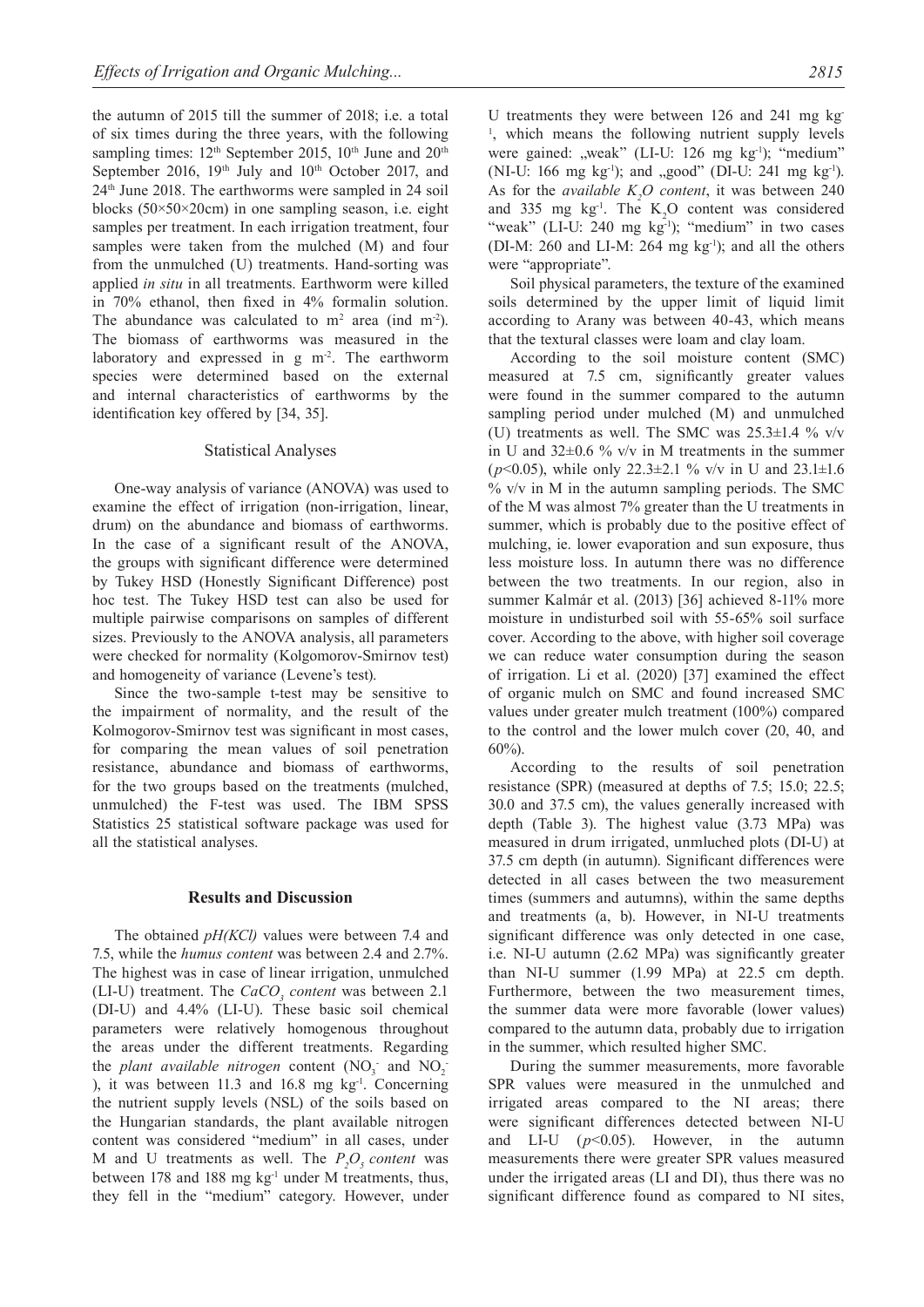| Treatments     |               |                      |                    |                       |      |           |                      |                     |                     |      |           |
|----------------|---------------|----------------------|--------------------|-----------------------|------|-----------|----------------------|---------------------|---------------------|------|-----------|
| Measuring time | Depth<br>(cm) | $NI-U$               | $LI-U$             | DI-U                  | Mean | <b>SD</b> | $NI-M$               | $LI-M$              | $DI-M$              | Mean | <b>SD</b> |
|                | $-7.5$        | $1.51^{aA}$          | $0.64^{aB}$        | $0.98$ aAB            | 1.04 | 0.44      | $0.89$ aA            | 0.60 <sup>~aA</sup> | 0.60 <sup>~aA</sup> | 0.70 | 0.17      |
|                | $-15.0$       | $1.75^{\text{aA}}$   | $0.83$ aB          | 1.30 <sup>aA</sup>    | 1.29 | 0.46      | $1.26$ <sup>aA</sup> | $0.99$ aA           | 1.05 <sup>~aA</sup> | 1.10 | 0.14      |
|                | $-22.5$       | $1.99$ aA            | $0.89$ aB          | $1.75^{aA}$           | 1.54 | 0.58      | 1.39 <sup>aA</sup>   | 1.34 <sup> aA</sup> | 1.34 <sup> aA</sup> | 1.36 | 0.03      |
| <b>Summers</b> | $-30.0$       | 2.64 <sup>~aA</sup>  | $1.17^{aB}$        | $2.15^{aA}$           | 1.99 | 0.75      | 1.64 <sup>~aA</sup>  | 1.61 <sup>~aA</sup> | 1.70 <sup>~aA</sup> | 1.65 | 0.05      |
|                | $-37.5$       | $3.21$ aA            | $1.75^{ab}$        | $2.63$ <sup>aAB</sup> | 2.53 | 0.74      | 1.93 <sup>~aA</sup>  | 1.85 <sup> aA</sup> | 2.03 <sup>~aA</sup> | 1.94 | 0.09      |
|                | Mean          | 2.22                 | 1.06               | 1.76                  | 1.68 | 0.59      | 1.42                 | 1.28                | 1.34                | 1.51 | 0.07      |
|                | SD.           | 0.70                 | 0.44               | 0.67                  | 0.59 |           | 0.40                 | 0.50                | 0.56                | 0.48 |           |
| Autumns        | $-7.5$        | 1.81 <sup>aA</sup>   | 1.90 <sup>bA</sup> | 2.02 <sup>bA</sup>    | 1.91 | 0.11      | 1.27 <sup>aA</sup>   | 1.46 <sup>bA</sup>  | 1.56 <sup>bA</sup>  | 1.43 | 0.15      |
|                | $-15.0$       | $2.25$ <sup>aA</sup> | 2.31 <sup>bA</sup> | 2.07 <sup>bA</sup>    | 2.21 | 0.12      | 1.84 <sup>bA</sup>   | 1.80 <sup>bA</sup>  | $1.82h{bA}$         | 1.82 | 0.02      |
|                | $-22.5$       | $2.62\text{ hA}$     | 3.03 <sup>bA</sup> | 2.98 bA               | 2.88 | 0.22      | 2.12 <sup>bA</sup>   | 2.42 <sup>bA</sup>  | 2.37 <sup>bA</sup>  | 2.30 | 0.16      |
|                | $-30.0$       | 3.02 <sup>~aA</sup>  | 3.35 <sup>bA</sup> | 3.34 <sup>bA</sup>    | 3.24 | 0.19      | 2.54 <sup>bA</sup>   | 2.79 <sup>bA</sup>  | 2.86 <sup>bA</sup>  | 2.73 | 0.17      |
|                | $-37.5$       | $3.32$ <sup>aA</sup> | 3.68 <sup>bA</sup> | 3.73h                 | 3.58 | 0.22      | 2.77 <sup> bA</sup>  | 3.12 <sup>bA</sup>  | 3.39 <sup>bA</sup>  | 3.09 | 0.31      |
|                | Mean          | 2.60                 | 2.85               | 2.83                  | 2.76 | 0.14      | 2.11                 | 2.32                | 2.40                | 2.49 | 0.31      |
|                | <b>SD</b>     | 0.62                 | 0.74               | 0.77                  | 0.70 |           | 0.59                 | 0.68                | 0.75                | 0.67 |           |

Table 3. Results of soil penetration resistance.

The different lowercase letters (a, b) in the columns indicate significant differences among the measured depths between summers and autumns, and different uppercase letters (A, B) in rows indicate significant differences among type of irrigation treatments at *p*<0.05 (Tukey HSD post hoc test); treatments: NI: non-irrigation; LI: linear irrigation; DI: drum irrigation; M: mulched soil; U: unmulched soil.

since at this time irrigation was not carried out and the effect of soil settling was more noticeable. There was no significant difference found between irrigated and NI sites under M treatments (A, B) during the summer measurements, however, the irrigated sites were more favorable compared to the NI sites, except for DI-M (1.70MPa at -30 cm) and DI-M (2.03MPa at -37.5 cm).

The summer SPR values were more favorable (lower) compared to the autumn data. Since irrigation was carried out during the summer months, under these plots greater SMC was achieved in the summer time, thus probably due to this fact the SPR values were lower in the soil with moister soil condition. Within the summer measurement times, when the U and M were compared, lower SPR, thus more favorable values, were obtained in the U, irrigated areas (LI-U, DI-U) compared to the NI-U areas, and several significant differences were detected between NI-U and LI-U. Souza et al. (2021) [38] in water-controlled environments under different SMC observed that in the wet conditions average SPR was 2.8MPa, while during the dry period it increased to 14.4 MPa, however some SPR values were higher than 34MPa.

The most favorable SPR values were detected in the NI-M treatments in the autumn measurements among the M treatments, and the least favorable one was measured on average at DI-M (average: 2.40MPa) sites. Generally, when the autumn measurements were analyzed, greater SPR values (less favorable) were measured under the irrigated areas (LI, DI), thus in autumn, there was no significant difference found as compared to NI sites. This time of the year, irrigation was not carried out any more and the effect of soil settling due to the kinetic force of the irrigation water applied during summer times was more and more noticeable, thus greater SPR values were gained. The kinetic force of rain in contribution to the stronger soil settling was confirmed by Nanko et al. (2015) [39]. Recent research further confirms that the phenomenon was strongly dependent on soil quality [4]. When the effect of mulching was concerned in our experiment in the autumn samples, lower SPR values were detected under M than under U treatments. In this case, the mulching probably provided physical protection on the soil surface against evapotranspiration, thus by the greater SMC content, lower SPR values were obtained. Our results are in agreement with Dean and Merry (2015) [40] who found that mulched treatments provided lower SPR values when compared to unmulched treatments.

Furthermore, the difference between the two non-irrigated treatments in the summer and autumn samplings was significant, too; however, mulched plots (NI-M) showed more favorable results (summer: 1.42 MPa and autumn: 2.11 MPa on average) as compared to unmulched plots (NI-U) (summer: 2.22 MPa and autumn: 2.60 MPa on average). Thus, the application of the organic mulching material caused measurable positive effect on SPR values in our experiment. Most of the authors found that SPR values over 3 MPa in slightly moist soil harmfully influence plant development [41]. In our case, this value (>3 MPa) was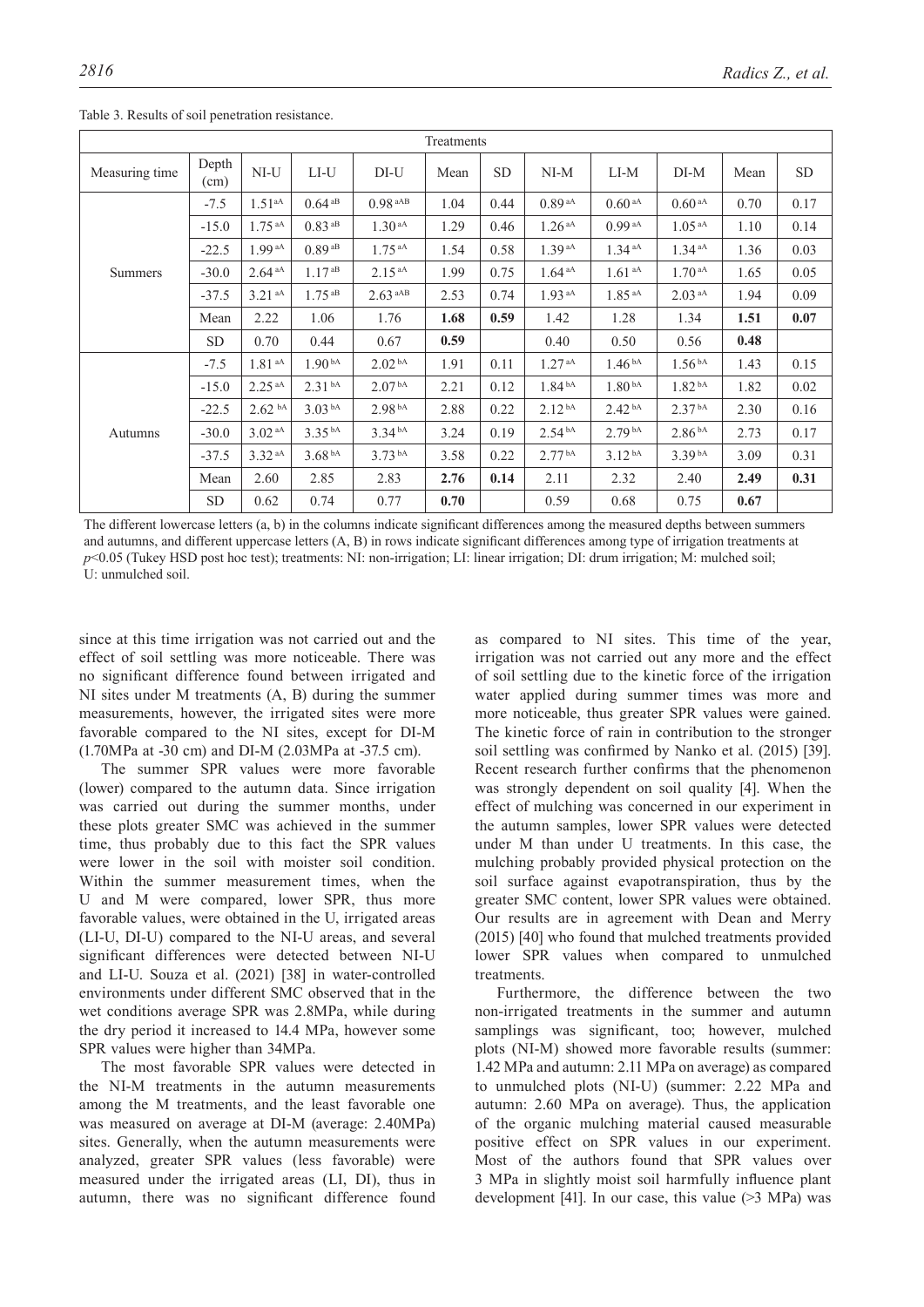only reached in one case during the summer sampling period (NI-U: 3.21 MPa at -37.5 cm), and only in deeper layers during the autumn measurement period (-30 and -37.5 cm mostly in U treatments).

During the cropping season, the climatic conditions, such as precipitation, both higher temperature and evapotranspiration had strong influence on SPR fluctuation.

# Earthworm Abundance, Biomass, and Species Composition

When the effect of irrigation was analyzed, significantly greater earthworm abundance and biomass values were found under the non-irrigated sites in autumn samplings (92.5 ind  $m<sup>2</sup>$ , 23.9 g m<sup>-2</sup>, respectively) (Fig. 2a-b), however, there was no significant differences detected in the summer sampling periods. Agricultural practices and their intensification, such as tillage, irrigation, the use of pesticides, crop rotation as well as SMC can affect the biomass and abundance

of earthworms [42, 43]. While tillage, in most cases, negatively affects earthworm abundance and biomass [44], irrigation usually has a positive effect [45]. In our experiment, however, significantly greater earthworm abundance and biomass values were found under the NI sites in autumn. The values were almost twice as much as the abundance and biomass under LI  $(55.5 \text{ ind } \text{m}^2, 14.7 \text{ g } \text{m}^2)$  and DI  $(45.3 \text{ ind } \text{m}^2, 12.6 \text{ g } \text{m}^2)$ . This finding was opposite to our first hypothesis. In our opinion, our results can be related to the greater SPR values measured under LI and DI sites in autumn. The SPR values (Table 3) were almost always greater in LI and DI as compared to NI sites, however, the difference was not significant. The greatest SPR values (>3MPa) were usually gained in lower layers (-30 and -37.5 cm), especially under U treatments. This greater compaction could result in greater SMC in the upper soil layer, thus, the soil habitat in this layer is moister and colder which was apparently not preferred by earthworms. These higher soil compaction values probably did not let the precipitation infiltrate through the soil profile quickly and easily. Thus, the negative effect of irrigation was proved by our findings.

**89 Unmulched** 

h

Summer

a)

Earthworm abundance (ind m-2)

140

 $120$ 

100

80

60

 $4($ 

20

 $\Omega$ 

 $\square$ Mulched

a

a

Autumn



**83** Unmulched  $\mathbf{H}$ Mulched  $\mathbf{b}$ 35 a 30 Earthworm biomass ( $g$  m<sup>-2</sup>) 25  $20$ 15  $10$ a  $\overline{\phantom{a}}$  $\theta$ Summer Autumn

Fig. 2a) Abundance of earthworms (ind m<sup>-2</sup>) The lowercase letters (a, b) indicate significant difference between the irrigation treatments (Tukey HSD post hoc test); b) biomass of earthworms (g m-2) The lowercase letters (a, b) indicate significant difference between the irrigation treatments (Tukey HSD post hoc test).

Fig. 3a) Abundance of earthworms (ind  $m<sup>2</sup>$ ) The lowercase letters (a, b) indicate significant difference between mulched and unmulched treatments (Tukey HSD post hoc test); b) biomass of earthworms  $(g \text{ m}^2)$  The lowercase letters  $(a, b)$ indicate significant difference between mulched and unmulched treatments (Tukey HSD post hoc test).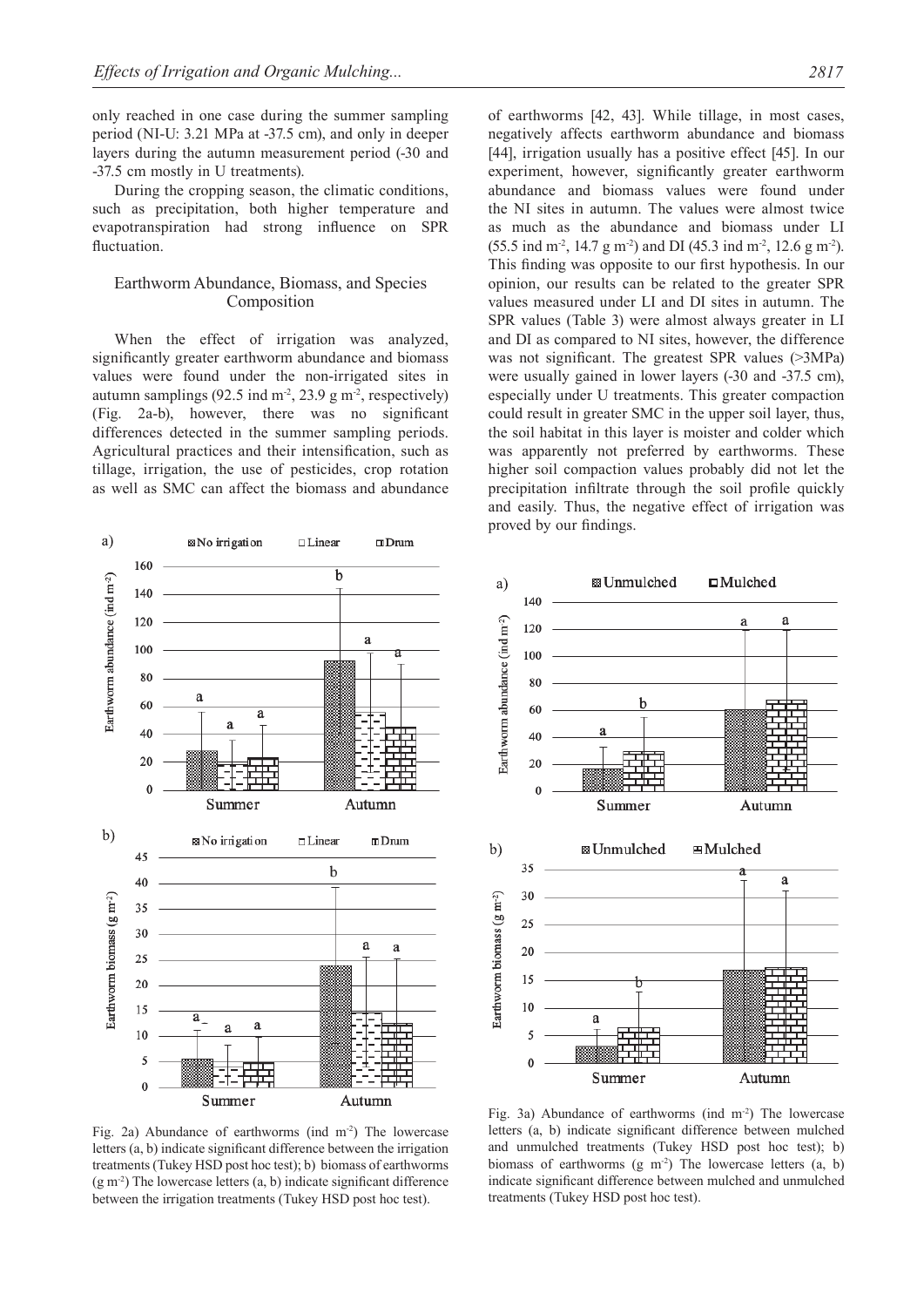| Treatments    | Sampling time | A. caliginosa | A. rosea | A. georgii     | P. opisthoductus | O. lacteum       |
|---------------|---------------|---------------|----------|----------------|------------------|------------------|
| Mulched       | Autumn 2015   | 92.3          | 5.7      | $\overline{0}$ | 1.9              | $\theta$         |
|               | Summer 2016   | 68.75         | 31.25    | $\mathbf{0}$   | $\theta$         | $\boldsymbol{0}$ |
|               | Autumn 2016   | 30            | 70       | $\theta$       | $\overline{0}$   | $\theta$         |
| (M)           | Summer 2017   | 50            | 50       | $\theta$       | $\theta$         | $\theta$         |
|               | Autumn 2017   | 46.67         | 26.67    | 26.67          | $\theta$         | $\theta$         |
|               | Summer 2018   | 60            | 24       | 8              | 8                | $\theta$         |
| Unmulched (U) | Autumn 2015   | 64            | 28       | 8              | $\theta$         | $\theta$         |
|               | Summer 2016   | 33.33         | 16.67    | 50             | $\mathbf{0}$     | $\theta$         |
|               | Autumn 2016   | 36.36         | 54.55    | 9.09           | $\theta$         | $\theta$         |
|               | Summer 2017   | $\theta$      | $\theta$ | $\theta$       | $\theta$         | $\theta$         |
|               | Autumn 2017   | 53.33         | 23.33    | 20             | 3.33             | $\theta$         |
|               | Summer 2018   | 66.67         | 22.22    | $\theta$       | $\theta$         | 11.11            |

Table 4. Ratio of earthworm species (%) under mulched and unmulched treatments.

Greater earthworm abundance and biomass values were found in the autumn sampling periods under both mulched (M) and unmulched (U) treatments (Fig. 3a-b). The earthworm abundance and biomass under U  $(60.7 \text{ ind } \text{m}^2)$ ; 16.8 g m<sup>-2</sup>, respectively) and M (68.1 ind  $m<sup>2</sup>$ ; 17.3 g m<sup>-2</sup>, respectively) treatments were higher in the autumn samples compared to the summer samples (U:  $16.6$  ind m<sup>-2</sup>;  $3.14$  g m<sup>-2</sup>, respectively; M: 29.9 ind  $m^2$ ; 6.6 g  $m^2$ , respectively). The difference earthworm abundance and biomass between M and U treatments was only significant in case of the summer sampling, showing greater values under the M treatments. In our first hypothesis, we assumed that the areas which receive organic mulching (M) would have greater earthworm abundance and biomass compared to the control plots (U), was justified. The organic mulching material that was applied on these areas might have served as food source for earthworms, protection against wind and water erosion, and probably helped in decreasing evaporation. Results from other researchers [46, 47] showed that soil covering has an extremely important role in soil structure protection and moisture conservation. However, the positive effect of mulching in our experiment was only significantly different in the summer periods, and the abundance and biomass were almost the same in the autumn periods. Based on a two-year study (2014 and 2015) Abail and Whalen (2018) [48] found that earthworm species composition was similar among treatments. There were 2.3 times more earthworms under higher plant residues and almost twice as much biomass compared to lower amount of plant residues. The number of earthworms and biomass were positively correlated with the weight of the surface cover (number of individuals:  $r_s = 0.74$ , p<0,001, n = 36; biomass:  $r_s = 0.55$ , p<0.001, n = 36).

Greater earthworm abundance and biomass values were found in all cases in the autumn sampling periods compared to the summer sampling times. The earthworm abundance values were almost four times greater, while the biomass values were five times greater on average in autumn compared to summer samplings. The soil environmental conditions, especially SMC and soil temperature, are usually better during spring and autumn seasons [23], and earthworm sampling should be carried out in these seasons. However, in this research, mulching and irrigation were also applied, thus one might think that the sampling season in this case becomes a little more flexible. Apparently, we measured lower earthworm abundance and biomass values in the summer samplings, which were probably compensated to some extent by mulching, i.e. the loss of soil moisture was probably lower under these treatments.

Five earthworm species were detected in our study. These were the following in decreasing order: *Aporrectodea caliginosa* (Savigny, 1826)*, Aporrectodea rosea* (Savigny, 1826)*, Aporrectodea georgii*  (Michaelsen, 1890)*, Proctodrilus opisthoductus* (Zicsi, 1985)*, Octolasion lacteum* (Örley, 1881) (Table 4)*.* The two of the most dominant earthworm species were *A. caliginosa* and *A. rosea*. These two species were present in all samples except for the summer of 2017 under unmulched (U) treatment, when only juveniles were detected. The majority of the earthworms was juvenile.

# **Conclusions**

Based on the two main aspects of our examinations (organic mulching and irrigation) it can be stated that greater earthworm abundance and biomass were found in autumn samplings under M and U treatments as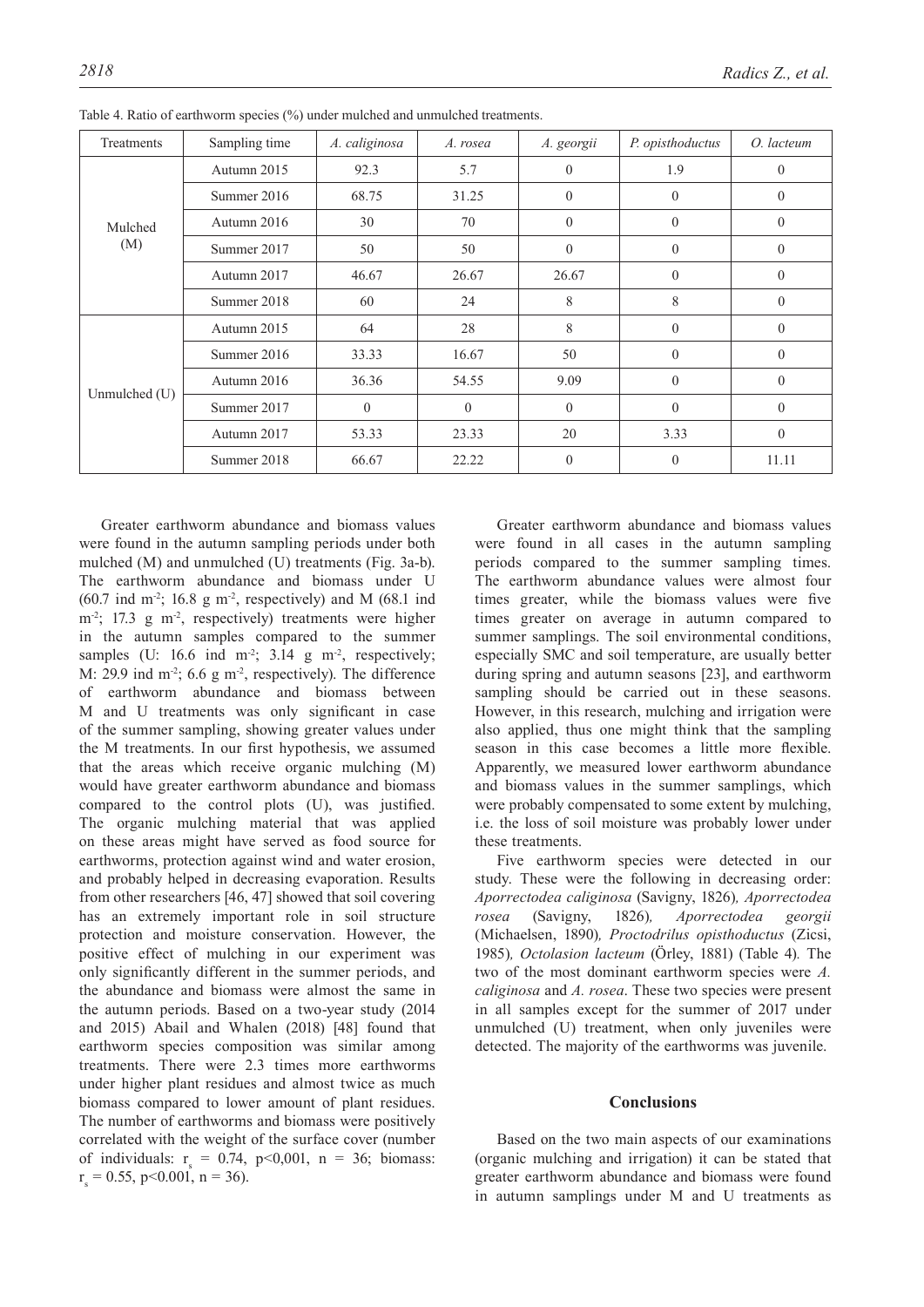well. The organic mulching (M) helped in retaining SMC during the summer period, which resulted in significantly greater earthworm abundance and biomass values. This finding agreed with our first hypothesis. On the other hand, earthworm abundance and biomass detected under NI sites in autumn samplings were significantly greater than under DI and LI. Our original hypothesis was that irrigation treatment would have positive effect on earthworm abundance and biomass, however, the opposite was proved. We concluded that the reason for this might be that the kinetic energy of the irrigation water could destroy the soil structure in the topsoil drastically, which might have resulted in plugging the earthworm burrows. This way the positive effect of earthworms, i.e. soil aeration, loosening activity, etc. could not be expressed. Soil compaction, thus, was more pronounced under DI and LI sites and it probably resulted in higher SMC and colder habitable space for prolonged time for earthworms in the upper layers, which are not favored by these animals. The abundance and also the biomass were twice as much under the NI sites, which means that in this case the irrigation, regardless of which type (LI or DI), had strict negative effect on earthworm abundance and biomass.

#### **Abbreviations**

CA – conservation agriculture; SOM – soil organic matter;  $NI - no irrigation$ ;  $LI - linear irrigation$ ;  $DI - drum$  irrigation;  $M - multhed$  soil;  $U - unmulted$ soil; SPR – soil penetration resistance; SMC – soil moisture content; NSL – nutrient supply level.

#### **Acknowledgments**

This research was supported by the Ministry of Innovation and Technology within the framework of the Thematic Excellence Program 2020, Institutional Excellence Sub-Program (TKP2020-IKA-12) in the topic of water-related researches of Szent István University. The publication was supported by the EFOP 3.6.3-VEKOP-16-2017-00008 project. The project was co-financed by the European Union and the European Social Fund. We would like to express our special thanks to Professor Csaba Csuzdi for helping in earthworm species determination.

# **Conflict of Interest**

The authors declare no conflict of interest.

#### **References**

1. LAL R. Restoring soil quality to mitigate soil degradation. Sustainability **7**, 5875, **2015**

- 2. KSH, Hungarian Central Statistical Office. Role of agriculture in national economy. Main characteristics of land use and crop production. **2017** [In Hungarian].
- 3. KSH, Hungarian Central Statistical Office. (Agricultural water use – General Directorate of Water Management) Available online: http://www.ksh.hu/docs/hun/xstadat/ xstadat\_eves/i\_uw001.html **2020**.
- 4. BIRKÁS M., DEKEMATI I., KENDE Z., PÓSA B. Review of soil tillage history and new challenges in Hungary. Hungarian Geographical Bulletin **66**, 55, **2017**.
- 5. KASSAM A., FRIEDRICH T., DERPSCH R. Global spread of conservation agriculture. International Journal of Environmental Studies **76** (1), 29, **2019**.
- 6. BIRKÁS M., KENDE Z., PÓSA B. Role of the environmentally-sound soil tillage in the climate damage mitigation. In: Madarász, B. (ed.) Környezetkímélő talajművelési rendszerek Magyarországon. MTA CSFK FTI. Budapest, 32-40, **2015** [In Hungarian].
- 7. QU Y., FENG B. Straw mulching improved yield of field buckwheat (*Fagopyrum*) by increasing water-temperature use and soil carbon in rain-fed farmland. Acta Ecologica Sinica. Available online: https://doi.org/10.1016/j. chnaes.2020.11.008 **2020**.
- 8. LI R., LI Q., ZHANG J., LIU Z., PAN L., HUANG K., ZHANG, L., Effects of organic mulch on soil moisture and nutrients in Karst Area of Southwest China. Polish Journal of Environmental Studies **29** (6), 4161, **2020**.
- 9. PAVLU L., KODESOVA R., FÉR M., NIKODEM A., NEMEC F., PROKES R. The impact of various mulch types on soil properties controlling water regime of the Haplic Fluvisol. Soil and Tillage Research **205**, 104748, **2021**.
- 10. JOURGHOLAMI M., FEGHHI J., PICCHIO R., TAVANKAR F. VENANZI R., Efficiency of leaf litter mulch in the restoration of soil physiochemical properties and enzyme activities in temporary skid roads in mixed high forests. Catena **198**, 105012, **2021**.
- 11. ZANIEWICZ-BAJKOWSKA A., FRANCZUK J., KOSTERNA E. Direct and secondary effects of soil mulching with straw on fresh mass and number of weeds, vegetable yield. Polish Journal of Environmental Studies **18** (6), 1185, **2009**.
- 12. GAO L., BECKER E., LIANG G., HOUSSOU A.A., WU H., WU X., CAI D., DEGRÉ A. Effect of different tillage systems on aggregate structure and inner distribution of organic carbon. Geoderma*,* **288**, 97, **2017**.
- 13. PAUL B.K., VANLAUWE B., AYUKE F., GASSNER A., HOOGMOED M., HURISSO T.T., KOALA S., LELEI D., NDABAMENYE T., SIX J., PULLEMAN M.M. Mediumterm impact of tillage and residue management on soil aggregate stability, soil carbon and crop productivity. Agriculture, Ecosystems and Environment **164**, 14, **2013**.
- 14. JERNIGAN A.B., WICKINGS K., MOHLER C.L., CALDWELL B.A., PELZER C.J., WAYMAN S., RYAN M.R. Legacy effects of contrasting organic grain cropping systems on soil health indicators, soil invertebrates, weeds, and crop yield. Agricultural Systems **177**, 102719, **2020**.
- 15. JOUQUET P., DAUBER J., LAGERLÖF J., LAVELLE P., LEPAGE M. Soil invertebrates as ecosystem engineers: intended and accidental effects on soil and feedback loops. Applied Soil Ecology **32** (2), 153, **2006**.
- 16. LIU,T., CHENG J., LI X.D., SHAO M.A., JIANG C., HUANG B., ZHU X.C., HUANG S.H., HUANG Y.L. 2021. Effects of earthworm (*Amynthas Aspergillum*) activities and cast mulching on soil evaporation. Catena **200**, 105104, **2021**.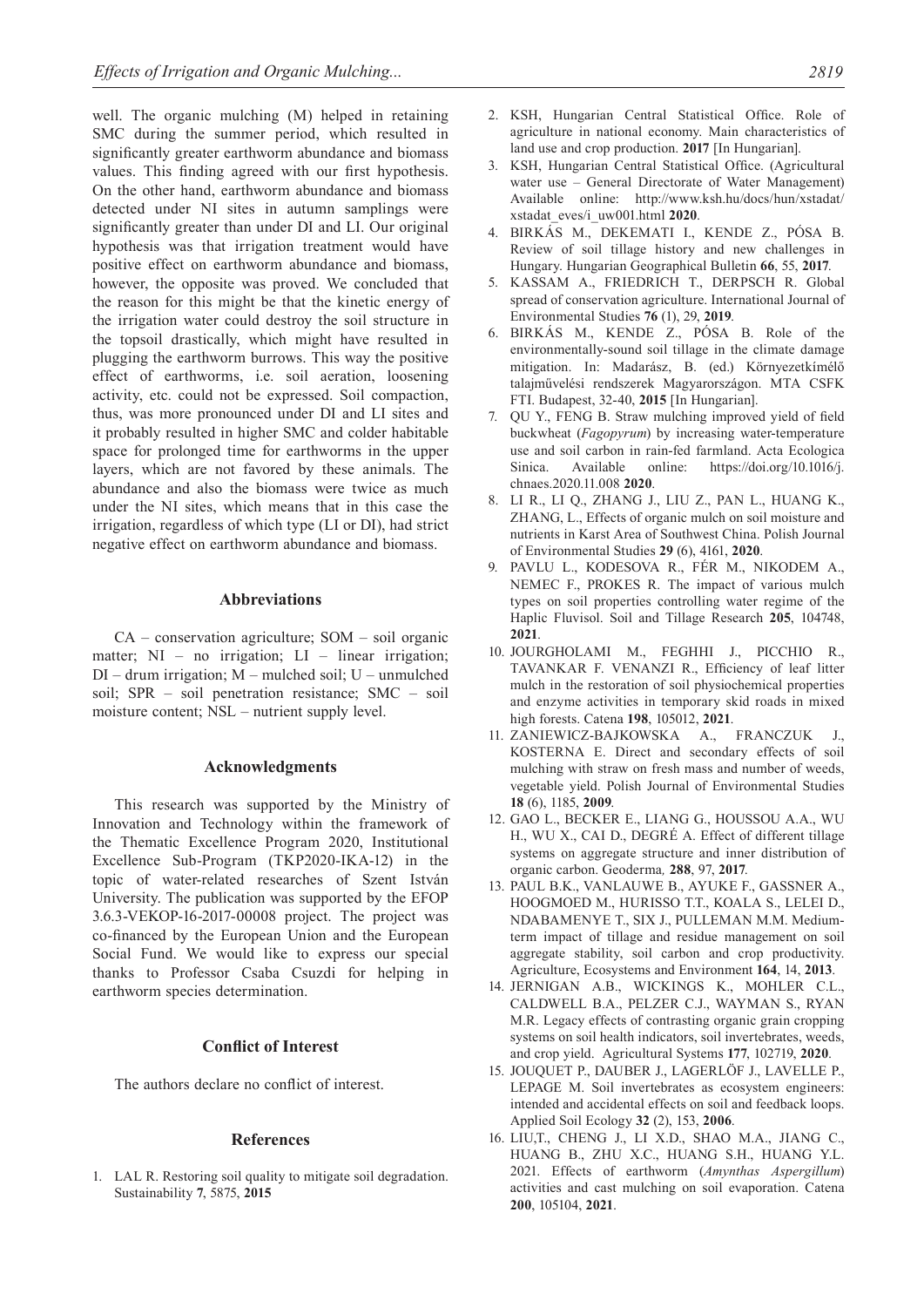- 17. BERTRAND M., BAROT S., BLOUIN M., WHALEN J., DE OLIVEIRA T., ROGER-ESTRADE J. Earthworm services for cropping systems. A Review. Agronomy for Sustainable Development **35**, 553, **2015**.
- 18. FROUZ J., SPALDONOVÁ A., FRICOVÁ K., BARTUSKA M. The effect of earthworms (*Lumbricus rubellus*) and simulated tillage on soil organic carbon in a long-term microcosm experiment. Soil Biology and Biochemistry **78**, 58, **2014**.
- 19. CHEN X., LIANG A., WU D., McLAUGHLIN N.B., JIA S., ZHANG S., ZHANG Y., HUANG D. Tillageinduced effects on organic carbon in earthworm casts through changes in their physical and structural stability parameters. Ecological Indicators **125**, 107521, **2021**.
- 20. JOHNSTON A.S.A., SIBLY R.M., THORBEK P. Forecasting tillage and soil warming effects on earthworm populations. Journal of Applied Ecology **55**, 1498, **2018**.
- 21. BIRKÁS M., KISIC I., JUG D., BOTTLIK L., PÓSA B. Soil phenomena and soil tillage defects in the past two years – A scieantific approach. Proceedings & Abstracts 5<sup>th</sup> International Scientific/professional conference. Agriculture in Nature and Environment Protection, Vukovar 2012. (Eds. Stipesevic, B., Soric, R.) Glas Slavonije d.d. Osijek, 11-23, **2012**.
- 22. LEES K.J., McKENZI A.J., NEWELL PRICE J.P., CRITCHLEY C.N., RHYMER C.M., CHAMBERS B.J., WHITTINGHAM M.J. The effects of soil compaction mitigation on below-ground fauna: How earthworms respond to mechanical loosening and power harrow cultivation. Agriculture, Ecosystems and Environment **232**, 273, **2016**.
- 23. DEKEMATI I., SIMON B., VINOGRADOV SZ., BIRKÁS M. The effects of various tillage treatments on soil physical properties, earthworm abundance and crop yield in Hungary. Soil Tillage Research **194**, 104334, **2019**.
- 24. IPCC, Summary for Policymakers. In: Global warming of 1.5ºC. An IPCC Special Report ont he impacts of global warming of 1.5ºC above pre-industrial levels and related global greenhouse gas emission pathways, in the context of strengthening the global response to the threat of climate change, sustainable development, and efforts to eradicate poverty. World Meteorological Organization, Geneva, Switzerland, 1-32, **2018**.
- 25. DUNKEL Z. Tracking the climate change in Hungary based on temperature maps. **62** (4), 194, **2017** [In Hungarian].
- 26. PI X., ZHANG T., SUN B., CUI Q., GUO Y., GAO M., FENG H., HOPKINS D.W. Effects of mulching for water conservation on soil carbon, nitrogen, and biological properties. Frontiers of Agricultural Science and Engineering **4** (2), 146, **2017**.
- 27. GAO S., YU S., WANG M., MENG J., TANG S., DING J., LI S., MIAO Z. Improving water productivity and reducing nutrient losses by controlled irrigation and drainage in paddy fields. Polish Journal of Environmental Studies **27**  (3), 1049, **2018**.
- 28. IUSS Working Group WRB. World Reference Base for Soil Resources 2014, update 2015. International Soil Classification System for Naming Soils and Creating Legends for Soil Maps. World Soil Resources Reports, No. 106. FAO, Rome. Available online: http://www.fao.org/3/ai3794e.pdf. **2015**.
- 29. MSZ-08-0206-2:1978. Evaluation of some chemical properties of the soil. Laboratory tests. (pH value, phenolphtaleine alkalinity expressed in soda, all watersoluble salts, hydrolite and exchanging acidity.
- 30. MSZ-08-0210:1977. Testing organic carbon content in soils.
- 31. MSZ-20135:1999. Determination of the soluble nutrient element content of the soil.
- 32. MSZ-08-0205:1978. Examination of soil physical and water management properties.
- 33. ISO International Standard ISO23611-1, Soil quality Sampling of Soil Invertebrates – Part 1: Hand-sorting and formalin Extraction of Earthworms. Reference number: ISO 23611-1:2006. 1st Edition. Available online: https:// www.iso.org/standard/36914.html (accessed on 14 June 2020), **2006**.
- 34. CSUZDI CS., ZICSI A. Earthworms of Hungary (Annelida: Oligochaeta, Lumbricidae). Pedozoologica Hungarica (1) Budapest, **2003**.
- 35. CSUZDI CS. Magyarország földigiliszta-faunájának áttekintése (Oligochaete, Lumbricidae). (A review of the Hungarian earthworm fauna.) Állattani Közlemények **92**  (1), 3, **2007** [In Hungarian].
- 36. KALMÁR T., BOTTLIK L., KISIC I., GYURICZA CS., BIRKÁS M. Soil protecting effect of the surface cover in extreme summer periods. Plants Soil Environment **59** (9), 404, **2013**.
- 37. LI R., LI Q., ZHANG J., LIU Z., PAN L., HUANG K., ZHANG, L. Effects of organic mulch on soil moisture and nutrients in Karst area of Southwest China. Polish Journal of Environmental Studies **29** (6), 4161, **2020**.
- 38. SOUZA R., HARTZELL S., FERRAZ A.P.F., DE ALMEIDA A.Q., DE SOUSA LIMA J.R., ANTONINO A.C.D., DE SOUZA E.S. Dynamics of soil penetration resistance in water-controlled environments. Soil Tillage Research **205**, 104768, **2021**.
- 39. NANKO T., GIAMBELLUCA T.W., SUTHERLAND R.A., MUDD R.G., NULLET M.A., ZIEGLER A.D. Erosion potential under *Miconia calvescens* Stands on the Island of Hawai'i. Land Degradation and Development **26**  (3), 218, **2015**.
- 40. DEAN G.J., MERRY A.M. Comparison of stubble management strategies in the high rainfall zone. Building Productive, Diverse and Sustainable Landscapes. In: 17th Australian Society of Agronomy Conference 1-4, **2015**.
- 41. LIPIEC J., HÅKANSSON I. Influences of degree of compactness and matric water tension on some important plant growth factors. Soil Tillage Research **53**, 87, **2000**.
- 42. EDWARDS C.A., BOHLEN P.J. Earthworm ecology and biology. London. Chapmann & Hall. 196-212, **1996**.
- 43. PELOSI C., BAROT S., CAPOWIEZ Y., HEDDE M., VANDENBULCKE F. Pesticide and earthworms: A review. Agronomy for Sustainable Development **34**, 199, **2014**.
- 44. CRITTENDEN S.J., ESWARAMUTHY T., DE GEODE R.G.M., BRUSSAARD L. PULLEMAN M.M. Effect of tillage on earthworms over short- and medium term in conventional and organic farming. Applied Soil Ecology **83**, 140, **2014**.
- 45. MANONO B.O., MOLLER H. Effects of stock type, irrigation and effluent dispersal on earthworm species composition, densities and biomasses in New Zealand. Pedobiologia **58** (5-6), 187, **2015**.
- 46. GIANNITSOPOULOS M.L., BURGESS P.J., RICKSON R.J. Effects of conservation tillage drills on soil quality indicators in a wheat-oilseed rape rotation: organic carbon, earthworms, and water-stable aggregates, Soil Use Management **36** (1), 139, **2019**.